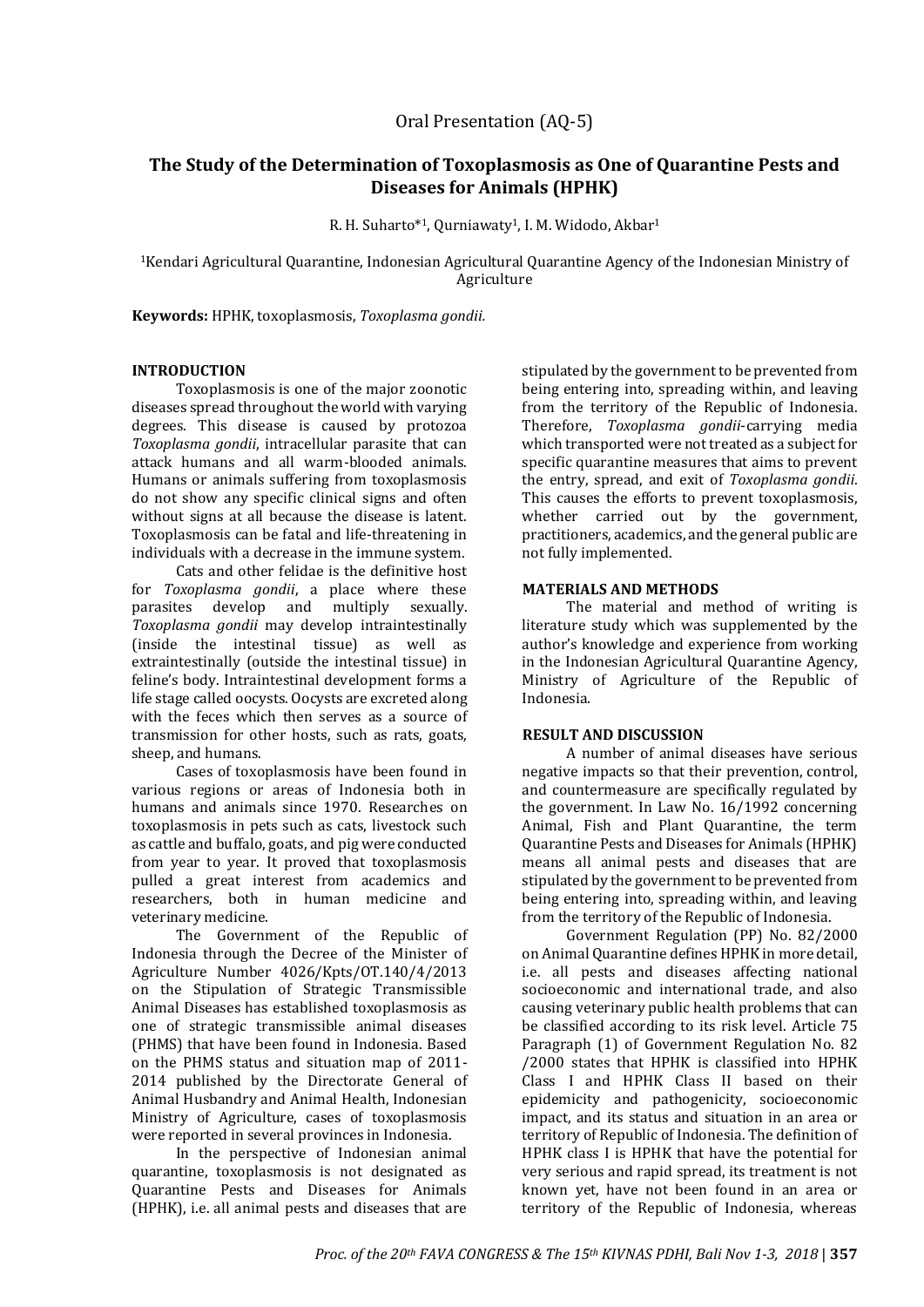HPHK class II is HPHK whose potential spread is closely related to the traffic of disease-carrying media, its treatment is already known, and have been declared to exist in an area or territory of the Republic of Indonesia.

Based on Government Regulation No. 82/2000 on Animal Quarantine and the Decree of the Minister of Agriculture No. 3238/Kpts/PD.630/9/2009 on Classification of Quarantine Pests and Diseases for Animals, Classification of HPHK-Carrying Media, there are six parameters used to evaluate an animal disease to be classified as HPHK, whether as HPHK class I or HPHK class II. These parameters can be seen in Table 1 below.

| Table 1. The parameters of HPHK |  |
|---------------------------------|--|
|---------------------------------|--|

| No | Parameters                   | Value              |
|----|------------------------------|--------------------|
| 1  | The nature and potency       | rapid and serious/ |
|    | for spreading                | not rapid and      |
|    |                              | serious            |
| 2  | The treatment is already     | Not yet/yes        |
|    | known                        |                    |
| 3  | Harmful for human health     | Yes/no             |
| 4  | Social impacts that          | Yes/no             |
|    | concerning the public        |                    |
| 5. | High economic losses         | Yes/no             |
| 6  | Exist in an area or          | Yes/no             |
|    | territory of the Republic of |                    |
|    | Indonesia                    |                    |

**The nature and potency for spreading.** The first parameter relates to epidemicity and pathogenicity. In the explanation of Article 75 paragraph (1) of Government Regulation No. 82/2000, the epidemicity is the ability of disease to spread while the pathogenicity is the ability of a pathogen to produce disease. *Toxoplasma gondii* can be transmitted either by congenital (from the mother to fetus) or acquired (consuming food containing tissue cysts or the infective oocysts stage in the environment). These methods of transmission need a certain period of time and do not take place quickly. *Toxoplasma gondii* often does not cause specific and severe clinical manifestations. Signs that can be observed in cats include fever, general weakness, and inflammation of the eye. Goats and sheeps are intermediary host that were reported for pregnancy problems due to toxoplasmosis, whereas signs in the majority of other hosts are subclinical. Therefore, it can be concluded that toxoplasmosis does not have the potential to spread the disease seriously and rapidly.

**Knowledge for treatment.** Animals and humans who are diagnosed with toxoplasmosis can be treated with a combination of sulfonamides and pyrimethamine. All sulfonamides that can diffuse across the host cell membranes such as sulfadiazine, sulfamethazine, and sulfamerazine. They have been shown to be effective for therapy. Vaccines to prevent toxoplasmosis are also commercially available. An active vaccine containing tissue culture of tachyzoite stadium of *Toxoplasma gondii* can be used to prevent toxoplasmosis in sheep in some European and New Zealand countries. Therefore, it can be concluded that the treatment for toxoplasmosis has already been known.

**Harmful for human health.** Toxoplasmosis is a zoonosis, a disease that can be transmitted from animals to humans. Human infections most often occur through the consumption of meat, especially mutton, lamb, and pork which contaminated by *Toxoplasma gondii* tissue cysts. Transmission through oosysts from cats is less commonly reported but the infective oocysts released by cats that are in the acute phase of toxoplasmosis remains a potential source of transmission. The oocysts may pollute the environment including water which will be used as a source of drinking water for humans. Clinical symptoms of toxoplasmosis are relatively unknown in humans who have a good immune system. Toxoplasmosis may pose a danger to pregnant women and to individuals with low immunity, such as people with AIDS, cancer patients, and organ transplant patients. If a mother is infected with *Toxoplasma gondii* for the first time while pregnant, the baby in the womb is at risk for health problems, ranging from infection of the eyes, brain infection, and even death. Therefore, it can be concluded that toxoplasmosis is harmful for human health.

**Social impacts.** The parameter for social impacts tend to be more difficult to measure than other parameters. As a zoonosis that has the potential to cause health problems in pregnant women and fetus, toxoplasmosis has gained attention from the public, especially for pregnant women and women planning for pregnancy. Several hospitals and health facilities have provided TORCH testing (*Toxoplasma*, *Rubella*, *Cytomegalovirus*, and *Herpesvirus*) to detect diseases that may cause pregnancy problems. Therefore, it can be concluded that toxoplasmosis may inflicting social impacts that concerning the public.

**High economic losses.** Animal diseases that causing high economic losses are typically diseases of livestock that resulting death and/or large production declines. High economic losses may also happen if the government provide a budget specifically for controlling and countermeasuring the disease. Toxoplasmosis is not a major disease in livestock and the government did not spend large funds specifically for this disease. Therefore, it can be concluded that toxoplasmosis does not cause a high economic losses.

**Exist in an area or territory of the Republic of Indonesia.** Various studies have reported the presence of toxoplasmosis in